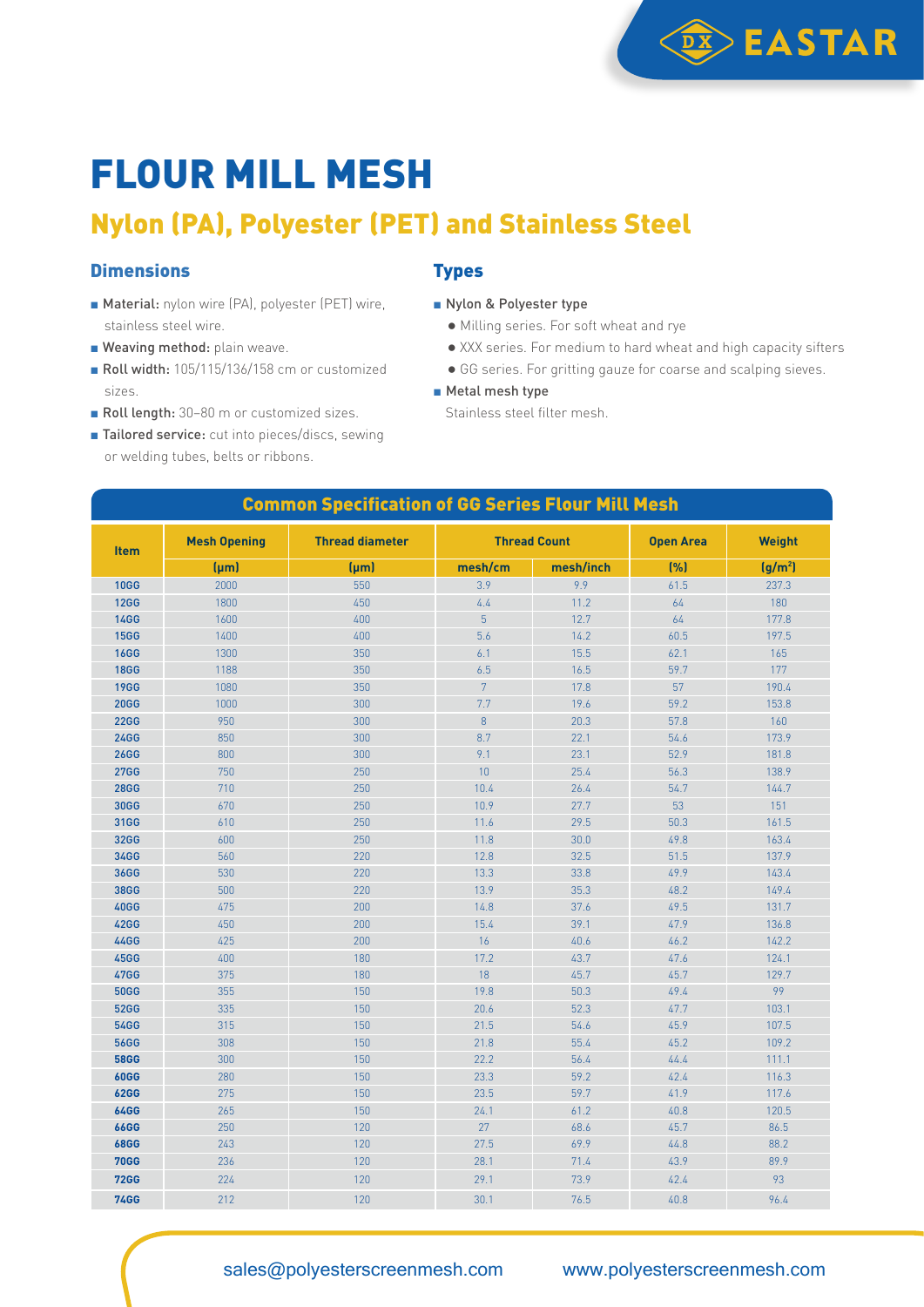# FLOUR MILL MESH

#### Nylon (PA), Polyester (PET) and Stainless Steel

| <b>Common Specification of Milling Series Flour Mill Mesh</b> |                     |                                    |     |                                  |           |                  |  |
|---------------------------------------------------------------|---------------------|------------------------------------|-----|----------------------------------|-----------|------------------|--|
| <b>Item</b>                                                   | <b>Mesh Opening</b> | <b>Thread Diameter (warp/weft)</b> |     | <b>Wire Diameter (warp/weft)</b> |           | <b>Open Area</b> |  |
|                                                               | ${\rm (µm)}$        | $(\mu m)$                          |     | mesh/cm                          | mesh/inch | (%)              |  |
| 3M                                                            | 300                 | $100 + 2 \times 60$                | 100 | 24/25                            | 61/64     | 54               |  |
| 4M                                                            | 280                 | $100 + 2 \times 60$                | 100 | 25.5/26.5                        | 65/67     | 53               |  |
| 5M                                                            | 250                 | $100 + 2 \times 60$                | 90  | 27.5/29                          | 70/74     | 51               |  |
| 6M                                                            | 212                 | $90 + 2 \times 60$                 | 80  | 32/30                            | 81/76     | 49               |  |
| 7M                                                            | 200                 | $80 + 2 \times 60$                 | 80  | 33.5/35.7                        | 85/91     | 48               |  |
| <b>8M</b>                                                     | 180                 | $80 + 2 \times 60$                 | 70  | 35.7/40                          | 91/102    | 46               |  |
| 8.5M                                                          | 160                 | $70 + 2 \times 60$                 | 70  | 40/43.5                          | 102/111   | 44               |  |
| <b>9M</b>                                                     | 150                 | $70 + 2 \times 60$                 | 60  | 42.5/47.6                        | 108/121   | 44               |  |
| 9.5M                                                          | 140                 | $60 + 2 \times 60$                 | 60  | 43/50                            | 109/127   | 43               |  |
| <b>10M</b>                                                    | 132                 | $60 + 2 \times 50$                 | 60  | 47/52                            | 119/132   | 44               |  |
| 10.5M                                                         | 125                 | $60 + 2 \times 50$                 | 60  | 48.5/54                          | 123/137   | 40               |  |
| <b>11M</b>                                                    | 118                 | $60 + 2 \times 50$                 | 50  | 50.5/59.5                        | 128/151   | 42               |  |
| <b>12M</b>                                                    | 112                 | $60 + 2 \times 50$                 | 50  | 51.5/61.5                        | 131/156   | 40               |  |
| 12.5M                                                         | 106                 | $60 + 2 \times 43$                 | 50  | 56/64                            | 142/163   | 38               |  |
| <b>13M</b>                                                    | 100                 | $60 + 2 \times 50$                 | 50  | 57/66.7                          | 145/169   | 38               |  |
| <b>14M</b>                                                    | 95                  | $50 + 2 \times 43$                 | 50  | 61/69                            | 155/175   | 38               |  |
| 14.5M                                                         | 90                  | $50 + 2 \times 43$                 | 50  | 62.5/71.5                        | 159/182   | 37               |  |
| <b>15M</b>                                                    | 85                  | $50 + 2 \times 43$                 | 50  | 65/74                            | 165/188   | 34               |  |
| <b>17M</b>                                                    | 80                  | $50 + 2 \times 43$                 | 44  | 68/81                            | 173/206   | 35               |  |
| <b>20M</b>                                                    | 75                  | $50 + 2 \times 43$                 | 44  | 70/84.7                          | 178/215   | 34               |  |
| <b>21M</b>                                                    | 71                  | $50 + 2 \times 43$                 | 44  | 74/87.7                          | 188/223   | 33               |  |
| <b>25M</b>                                                    | 63                  | $43 + 2 \times 43$                 | 44  | 78/94                            | 198/239   | 30               |  |

**DX** EASTAR

| <b>Common Specification of XXX Series Flour Mill Mesh</b> |                     |                        |                     |                  |      |  |  |
|-----------------------------------------------------------|---------------------|------------------------|---------------------|------------------|------|--|--|
| <b>Item</b>                                               | <b>Mesh Opening</b> | <b>Thread Diameter</b> | <b>Thread Count</b> | <b>Open Area</b> |      |  |  |
|                                                           | $(\mu m)$           | $(\mu m)$              | Mesh/cm             | mesh/inch        | (% ) |  |  |
| 3XXX                                                      | 301                 | 140                    | 22.7                | 57.6             | 47   |  |  |
| 4XXX                                                      | 280                 | 140                    | 23.8                | 60.5             | 44   |  |  |
| 5XXX                                                      | 257                 | 120                    | 26.5                | 67.3             | 47   |  |  |
| 6XXX                                                      | 213                 | 120                    | 30                  | 76.2             | 41   |  |  |
| 7XXX                                                      | 203                 | 120                    | 31                  | 78.74            | 39   |  |  |
| 8XXX                                                      | 182                 | 100                    | 35.5                | 90.17            | 42   |  |  |
| 8.5XXX                                                    | 163                 | 100                    | 38                  | 96.52            | 38   |  |  |
| 9XXX                                                      | 154                 | 90                     | 41                  | 104.14           | 40   |  |  |
| <b>9.5XXX</b>                                             | 143                 | 90                     | 43                  | 109.22           | 38   |  |  |
| 10XXX                                                     | 133                 | 80                     | 47                  | 119.38           | 39   |  |  |
| <b>10.5XXX</b>                                            | 124                 | 80                     | 49                  | 124.46           | 37   |  |  |
| 11XXX                                                     | 120                 | 80                     | 50                  | 127              | 36   |  |  |
| 12XXX                                                     | 112                 | 70                     | 55                  | 139.7            | 38   |  |  |
| 12.5XXX                                                   | 105                 | 70                     | 57                  | 144.78           | 36   |  |  |
| 13XXX                                                     | 99                  | 70                     | 59                  | 149.86           | 34   |  |  |
| 14XXX                                                     | 97                  | 70                     | 60                  | 152.4            | 34   |  |  |
| 15XXX                                                     | 92                  | 60                     | 66                  | 167.64           | 36   |  |  |
| 16XXX                                                     | 95                  | 50                     | 69                  | 175.26           | 43   |  |  |
| 17XXX                                                     | 91                  | 50                     | 71                  | 180.34           | 42   |  |  |